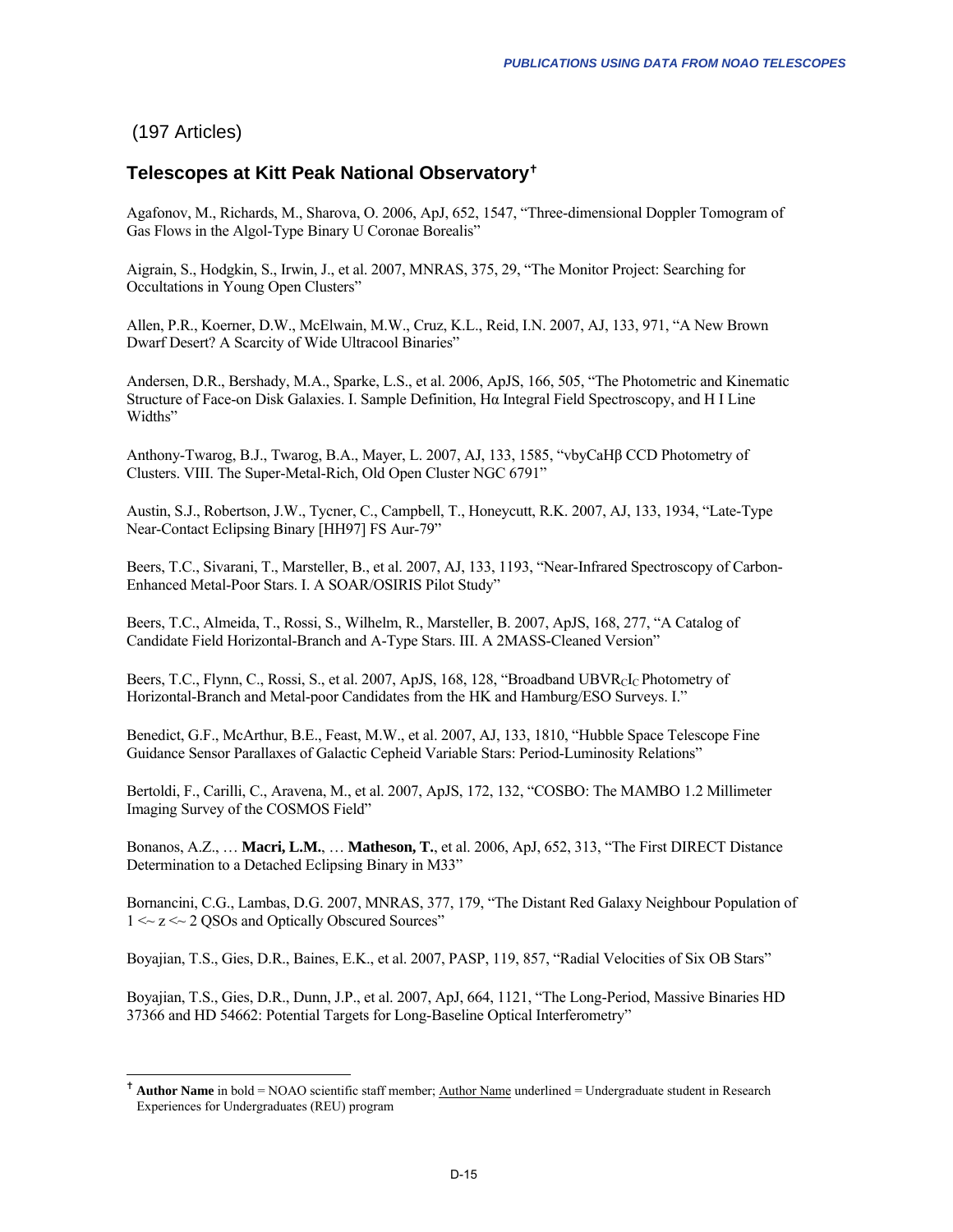Brand, K., **Dey, A., ... Jannuzi, B.T.**, et al. 2007, ApJ, 663, 204, "Optical Line Diagnostics of  $z \sim 2$  Optically Faint Ultraluminous Infrared Galaxies in the Spitzer Boötes Survey"

Bridge, C.R., Appleton, P.N., Conselice, C.J., et al. 2007, ApJ, 659, 931, "The Role of Galaxy Interactions and Mergers in Star Formation at  $z \le 1.3$ : Mid-Infrared Properties in the Spitzer First Look Survey"

Bridges, T.J., Rhode, K.L., Zepf, S.E., Freeman, K.C. 2007, ApJ, 658, 980, "Spectroscopy of Globular Clusters out to Large Radius in the Sombrero Galaxy"

Brodwin, M., … **Brand, K.**, **Dey, A.**, … **Jannuzi, B.T.**, et al. 2006, ApJ, 651, 791, "Photometric Redshifts in the IRAC Shallow Survey"

Brown, M.J.I., **Dey, A.**, **Jannuzi, B.T.**, **Brand, K.**, et al. 2007, ApJ, 654, 858, "The Evolving Luminosity Function of Red Galaxies"

Bruntt, H., Stello, D., Suárez, J.C., et al. 2007, MNRAS, 378, 1371, "Multisite Campaign on the Open Cluster M67 - III. δ Scuti Pulsations in the Blue Stragglers"

Brusa, M., Zamorani, G., Comastri, A., et al. 2007, ApJS, 172, 353, "The XMM-Newton Wide-Field Survey in the COSMOS Field. III. Optical Identification and Multiwavelength Properties of a Large Sample of X-Ray-Selected Sources"

Burgasser, A.J., Cruz, K.L., Kirkpatrick, J.D. 2007, ApJ, 657, 494, "Optical Spectroscopy of 2MASS Colorselected Ultracool Subdwarfs"

Caldwell, N. 2006, ApJ, 651, 822, "Color-Magnitude Diagrams of Resolved Stars in Virgo Cluster Dwarf Galaxies"

Calzetti, D., Kennicutt, R.C., Engelbracht, C.W., et al. 2007, ApJ, 666, 870, "The Calibration of Mid-Infrared Star Formation Rate Indicators"

Capak, P., Abraham, R.G., Ellis, R.S., et al. 2007, ApJS, 172, 284, "The Effects of Environment on Morphological Evolution at  $0 \le z \le 1.2$  in the COSMOS Survey"

Capak, P., Aussel, H., Ajiki, M., et al. 2007, ApJS, 172, 99, "The First Release COSMOS Optical and Near-IR Data and Catalog"

Cardamone, C.N., Moran, E.C., Kay, L.E. 2007, AJ, 134, 1263, " 'Hidden' Seyfert 2 Galaxies in the Chandra Deep Field North"

Cassata, P., Guzzo, L., Franceschini, A., et al. 2007, ApJS, 172, 270, "The Cosmic Evolution Survey (COSMOS): The Morphological Content and Environmental Dependence of the Galaxy Color-Magnitude Relation at  $z \sim 0.7$ "

Cool, R.J. 2007, ApJS, 169, 21, "zBootes: z-Band Photometry in the NOAO Deep Wide-Field Survey Boötes Field"

Crowl, H.H., Kenney, J.D.P. 2006, ApJ, 649, L75, "The Stellar Population of Stripped Cluster Spiral NGC 4522: A Local Analog to K+A Galaxies?"

Cruz, K.L., Reid, I.N., Kirkpatrick, J.D., et al. 2007, AJ, 133, 439, "Meeting the Cool Neighbors. IX. The Luminosity Function of M7-L8 Ultracool Dwarfs in the Field"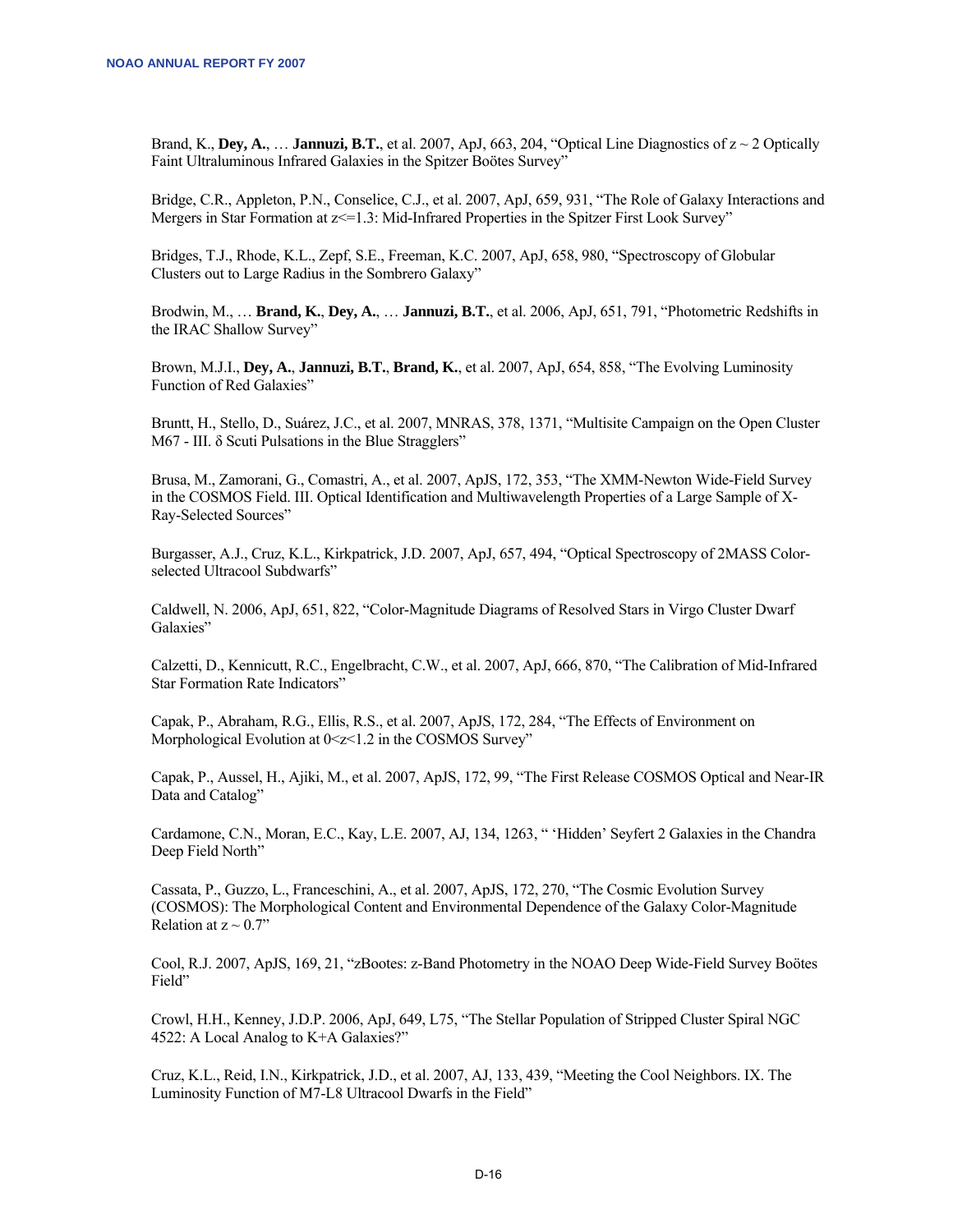Daane, A.R., King, J.R., Schuler, S.C. 2007, AJ, 133, 2654, "Possible Identification of a Metal-Rich Old Moving Group: High-Resolution Spectroscopy of Candidate Members"

Dale, D.A., Gil de Paz, A., Gordon, K.D., et al. 2007, ApJ, 655, 863, "An Ultraviolet-to-Radio Broadband Spectral Atlas of Nearby Galaxies"

Davis, T.M., … **Matheson, T.**, … **Rest, A.**, … **Smith, R.C.**, … **Suntzeff, N.B.**, et al. 2007, ApJ, 666, 716, "Scrutinizing Exotic Cosmological Models Using ESSENCE Supernova Data Combined with Other Cosmological Probes"

Davoodi, P., Oliver, S., Polletta, M., et al. 2006, AJ, 132, 1818, "Parametric Modeling of the 3.6-8 μm Color Distributions of Galaxies in the SWIRE Survey"

de la Rosa, I.G., de Carvalho, R.R.,Vazdekis A., Barbuy, B., 2007, AJ, 133, 330, "Truncated Star Formation in Compact Groups of Galaxies: A Stellar Population Study"

Dellenbusch, K.E., Gallagher, J.S., Knezek, P.M. 2007, ApJ, 655, L29, "H II Region Oxygen Abundances in Starbursting Transition Dwarf Galaxies"

De Marco, O. 2006, IAU Symp. 234, eds. M.J. Barlow and R.H. Méndez (Cambridge), 111, "Binary Central Stars"

Desroches, L.-B., Filippenko, A.V., Kaspi, S., et al. 2006, ApJ, 650, 88, "Multiwavelength Monitoring of the Dwarf Seyfert 1 Galaxy NGC 4395. III. Optical Variability and X-Ray/UV/Optical Correlations"

Destree, J.D., Snow, T.P., Eriksson, K. 2007, ApJ, 664, 909, "The Presence of Diffuse Interstellar Bands in the Spectra of Cool Stars"

de Ugarte Postigo, A., Fatkhullin, T.A., Jóhannesson, G., et al. 2007, A&A, 462, L57, "Extensive Multiband Study of the X-ray Rich GRB 050408. A Likely Off-axis Event with an Intense Energy Injection"

Dhanda, N., Baldwin, J.A., Bentz, M.C., Osmer, P.S. 2007, ApJ, 658, 804, "Quasars with Super-Metal-rich Emission-Line Regions"

Drukier, G.A., Cohn, H.N., Lugger, P.M., et al. 2007, AJ, 133, 1041, "The Global Kinematics of the Globular Cluster M92"

Eggen, J.R., Reed, M.D., O'Toole, S.J., et al. 2007, Communications in Astroseismology, 150, 271, "Time-Series Spectroscopy of the Subdwarf B Star PG 1219+534"

Eisenhardt, P.R., **De Propris, R.**, … **Dickinson, M.** 2007, ApJS, 169, 225, "Multiaperture UBVRIzJHK Photometry of Galaxies in the Coma Cluster"

El Bouchefry, K., Cress, C.M. 2007, Astron. Nach., 328, 577, "Identifications of FIRST Radio Sources in the NOAO Deep Wide-Field Survey"

Farnham, T.L., **Samarasinha, N.H.,** Mueller, B.E.A., Knight, M.M. 2007, AJ, 133, 2001, "Cyanogen Jets and the Rotation State of Comet Machholz (C/2004 Q2)"

Fekadu, N., Sandquist, E.L., Bolte, M. 2007, ApJ, 663, 277, "Photometry of the Globular Cluster NGC 5466: Red Giants and Blue Stragglers"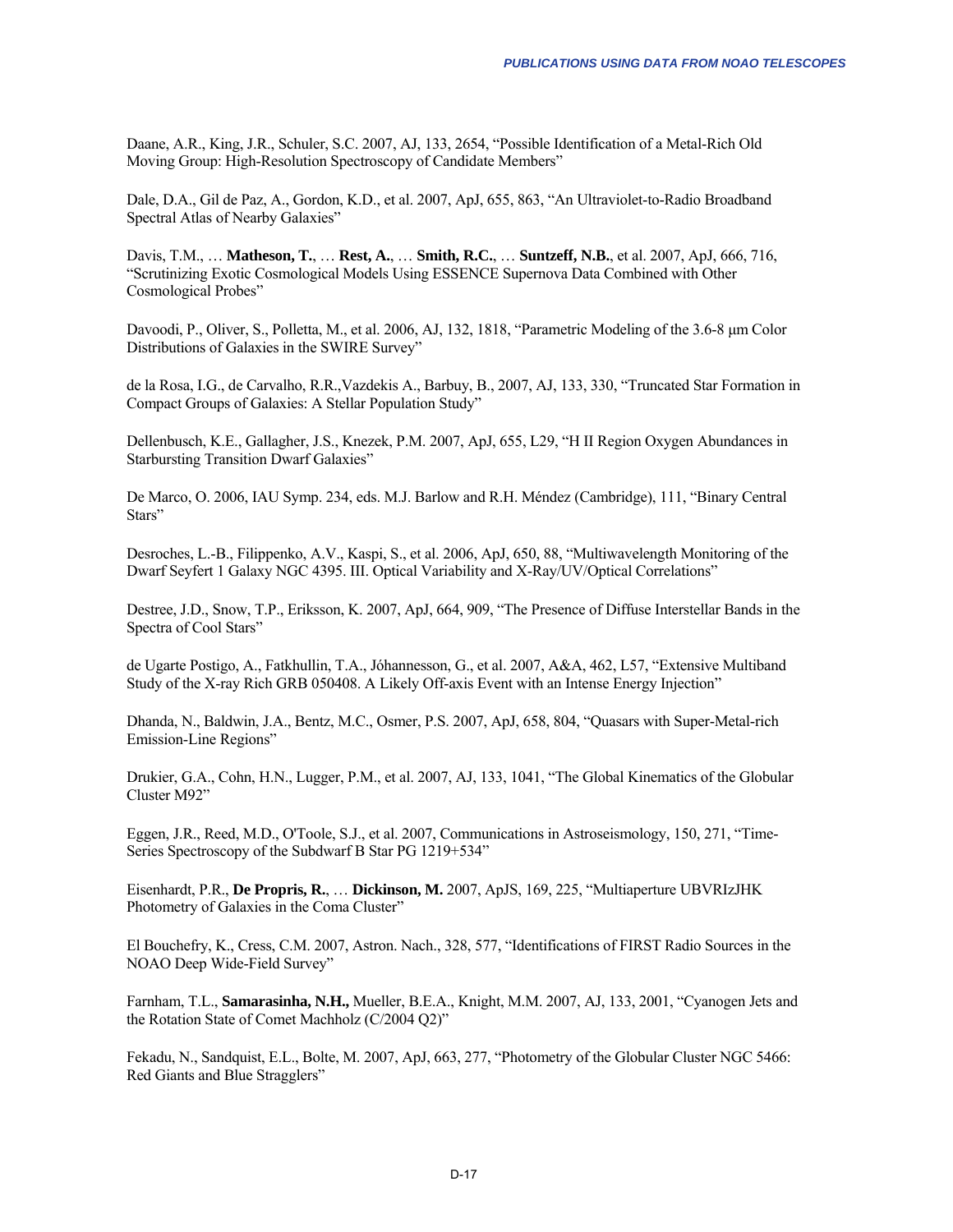Fekel, F.C., Henry, G.W., Barlow, D.J., Pourbaix, D. 2006, AJ, 132, 1910, "HD 131861, A Double-Line Spectroscopic Triple System"

Fekel, F.C., **Hinkle, K.H.**, **Joyce, R.R.,** Wood, P.R., Lebzelter, T. 2007, AJ, 133, 17, "Infrared Spectroscopy of Symbiotic Stars. V. First Orbits for Three S-Type Systems: Henize 2-173, CL Scorpii, and AS 270"

Fekel, F.C., Tomkin, J. 2007, ASP Conf. 240, eds. W.I. Hartkopf, E.F. Guinan, and P. Harmanec (Cambridge), 59, "Spectroscopic Binary Candidates for Interferometers"

Fekel, F.C., Williamson, M., Buggs, C., Onuoha, G., Smith, B. 2006, AJ, 132, 1490, "HR 1613: A Slowly Rotating A Dwarf Spectroscopic Binary with Solar Abundances"

Fekel, F.C., Williamson, M., Pourbaix, D. 2007, AJ, 133, 2431, "The Spectroscopic and Astrometric Orbits of HR 672"

Feldmann, R., Carollo, C.M., Porciani, C., et al. 2006, MNRAS, 372, 565, "The Zurich Extragalactic Bayesian Redshift Analyzer and its First Application: COSMOS"

Feldmeier, J.J., Jacoby, G.H., Phillips, M.M. 2007, ApJ, 657, 76, "Calibrating Type Ia Supernovae Using the Planetary Nebula Luminosity Function. I. Initial Results"

Fingerhut, R.L., Lee, H., McCall, M.L., Richer, M.G. 2007, ApJ, 655, 814, "The Extinction and Distance of Maffei 2 and a New View of the IC 342/Maffei Group"

Finkelstein, S.L., Rhoads, J.E., Malhotra, S., Pirzkal, N., Wang, J.X. 2007, ApJ, 660, 1023, "The Ages and Masses of Lya Galaxies at  $z \sim 4.5$ "

Finoguenov, A., Guzzo, L., Hasinger, G., et al. 2007, ApJS, 172, 182, "The XMM-Newton Wide-Field Survey in the COSMOS Field: Statistical Properties of Clusters of Galaxies"

Fohlmeister, J., Kochanek, C.S., Falco, E.E., et al. 2007, ApJ, 662, 62, "A Time Delay for the Cluster-Lensed Quasar SDSS J1004+4112"

Frebel, A., Christlieb, N., Norris, J.E., et al. 2006, ApJ, 652, 1585, "Bright Metal-poor Stars from the Hamburg/ESO Survey. I. Selection and Follow-up Observations from 329 Fields"

Gaetz, T.J., Blair, W.P., Hughes, J.P., et al. 2007, ApJ, 663, 234, "Chandra ACIS Survey of M33 (ChASeM33): X-Ray Imaging Spectroscopy of M33SNR 21, the Brightest X-Ray Supernova Remnant in M33"

García-Díaz, M.T., Henney, W.J. 2007, AJ, 133, 952, "Velocity Structure in the Orion Nebula. I. Spectral Mapping in Low-Ionization Lines"

Gezari, S., Halpern, J.P., Eracleous, M. 2007, ApJS, 169, 167, "Long-Term Profile Variability of Doublepeaked Emission Lines in Active Galactic Nuclei"

Giampapa, M.S., Hall, J.C., Radick, R.R., Baliunas, S.L. 2006, ApJ, 651, 444, "A Survey of Chromospheric Activity in the Solar-Type Stars in the Open Cluster M67"

Gies, D.R., … **Aufdenberg, J.P.**, **Ridgway, S.T.**, et al. 2007, ApJ, 654, 527, "CHARA Array K'-Band Measurements of the Angular Dimensions of Be Star Disks"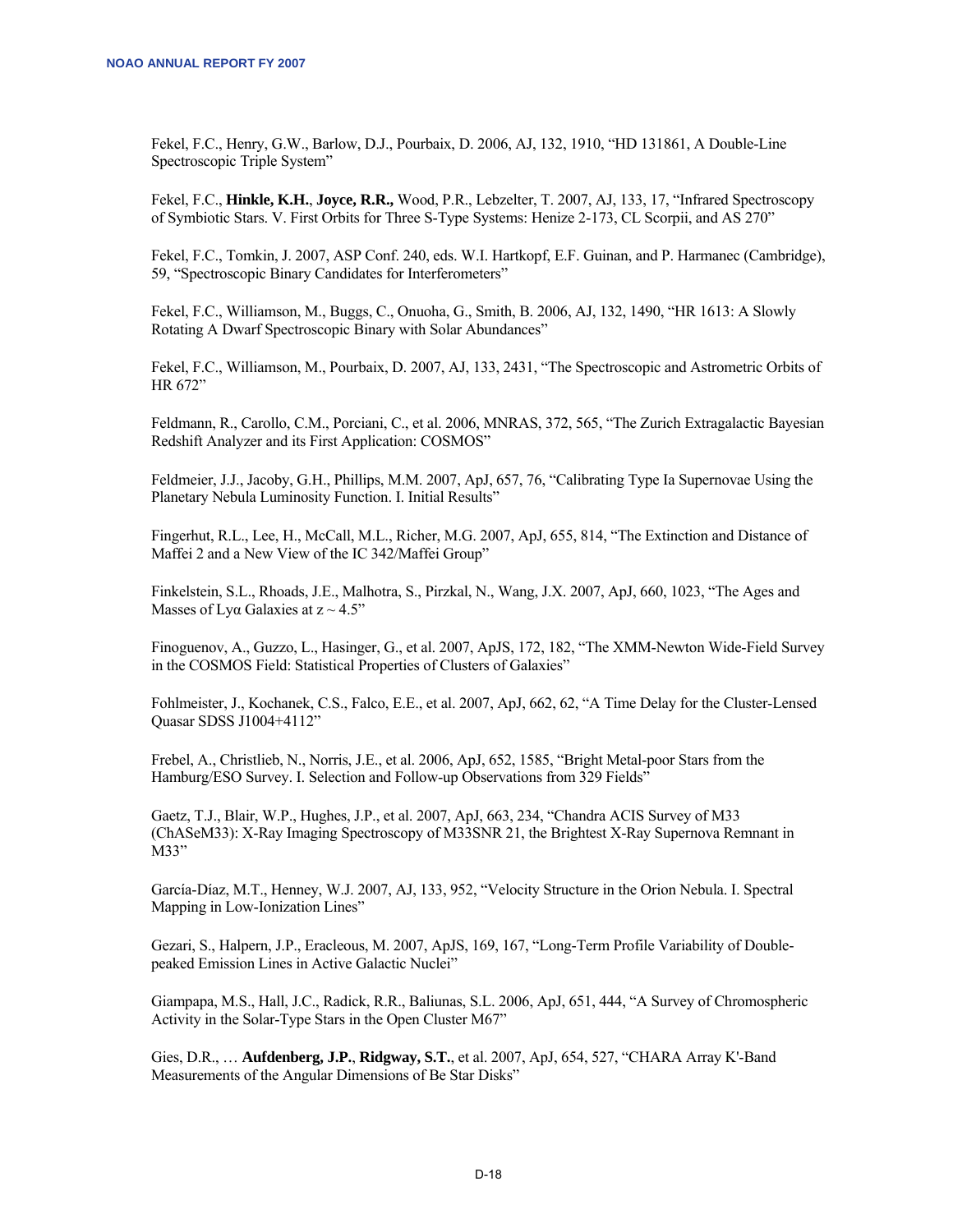Gilbert, K.M., Guhathakurta, P., Kalirai, J.S., et al. 2006, ApJ, 652, 1188, "A New Method for Isolating M31 Red Giant Stars: The Discovery of Stars out to a Radial Distance of 165 kpc"

Glikman, E., Djorgovski, S.G., Stern, D., Bogosavljevic, M., Mahabal, A. 2007, ApJ, 663, L73, "Discovery of Two Spectroscopically Peculiar, Low-Luminosity Quasars at z~4"

Gorlova, N., Lobel, A., Burgasser, A.J., et al. 2006, ApJ, 651, 1130, "On the CO Near-Infrared Band and the Line-splitting Phenomenon in the Yellow Hypergiant ρ Cassiopeiae"

Gramajo, L.V., Whitney, B.A., … **Merrill, K.M.** 2007, AJ, 133, 1911, "High Spatial Resolution Near-Infrared Images of Taurus Protostars"

Grossi, M., Disney, M.J., Pritzl, B.J., et al. 2007, MNRAS, 374, 107, "Star Formation History and Evolution of Gas-rich Dwarf Galaxies in the Centaurus A Group"

Grundstrom, E.D., Blair, J.L., Gies, D.R., et al. 2007, ApJ, 656, 431, "Joint Hα and X-Ray Observations of Massive X-Ray Binaries. I. The B Supergiant System LS  $I +65010 = 2S0114 + 650$ "

Grundstrom, E.D., Boyajian, T.S., Finch, C., et al. 2007, ApJ, 660, 1398, "Joint Hα and X-Ray Observations of Massive X-Ray Binaries. III. The Be X-Ray Binaries HDE 245770 = A0535+26 and X Persei"

Grundstrom, E.D., Caballero-Nieves, S.M., Gies, D.R., et al. 2007, ApJ, 656, 437, "Joint Hα and X-Ray Observations of Massive X-Ray Binaries. II. The Be X-Ray Binary and Microquasar LS I +61 303"

Grundstrom, E.D., Gies, D.R., Hillwig, T.C., et al. 2007, ApJ, 667, 505, "A Spectroscopic Study of Mass Outflows in the Interacting Binary RY Scuti"

Guzzo, L., Cassata, P., Finoguenov, A., et al. 2007, ApJS, 172, 254, "The Cosmic Evolution Survey (COSMOS): A Large-Scale Structure at z=0.73 and the Relation of Galaxy Morphologies to Local Environment"

Hajian, A.R. 2006, IAU Symp. 234, eds. M.J. Barlow and R.H. Méndez (Cambridge), 41, "Distances to Planetary Nebulae"

Hajian, A.R., Movit, S.M., Trofimov, D., et al. 2007, ApJS, 169, 289, "An Atlas of [N II] and [O III] Images and Spectra of Planetary Nebulae"

Harmanec, P., Mayer, P., Prsa, A., et al. 2007, A&A, 463, 1061, "V379 Cephei: A Quadruple System of Two Binaries"

Harrington, J.P. 2006, IAU Symp. 234, eds. M.J. Barlow and R.H. Méndez (Cambridge), 413, "Observations and a Model of NGC 2610"

Harris, H.C., Dahn, C.C., Canzian, B., et al. 2007, AJ, 133, 631, "Trigonometric Parallaxes of Central Stars of Planetary Nebulae"

Harrison, T.E., **Howell, S.B.**, Szkody, P., Cordova, F.A. 2007, AJ, 133, 162, "The Nature of the Secondary Star in the Black Hole X-Ray Transient V616 Mon (=A0620-00)"

Heald, G.H., Rand, R.J., Benjamin, R.A., Bershady, M.A. 2007, ApJ, 663, 933, "Integral Field Unit Observations of NGC 4302: Kinematics of the Diffuse Ionized Gas Halo"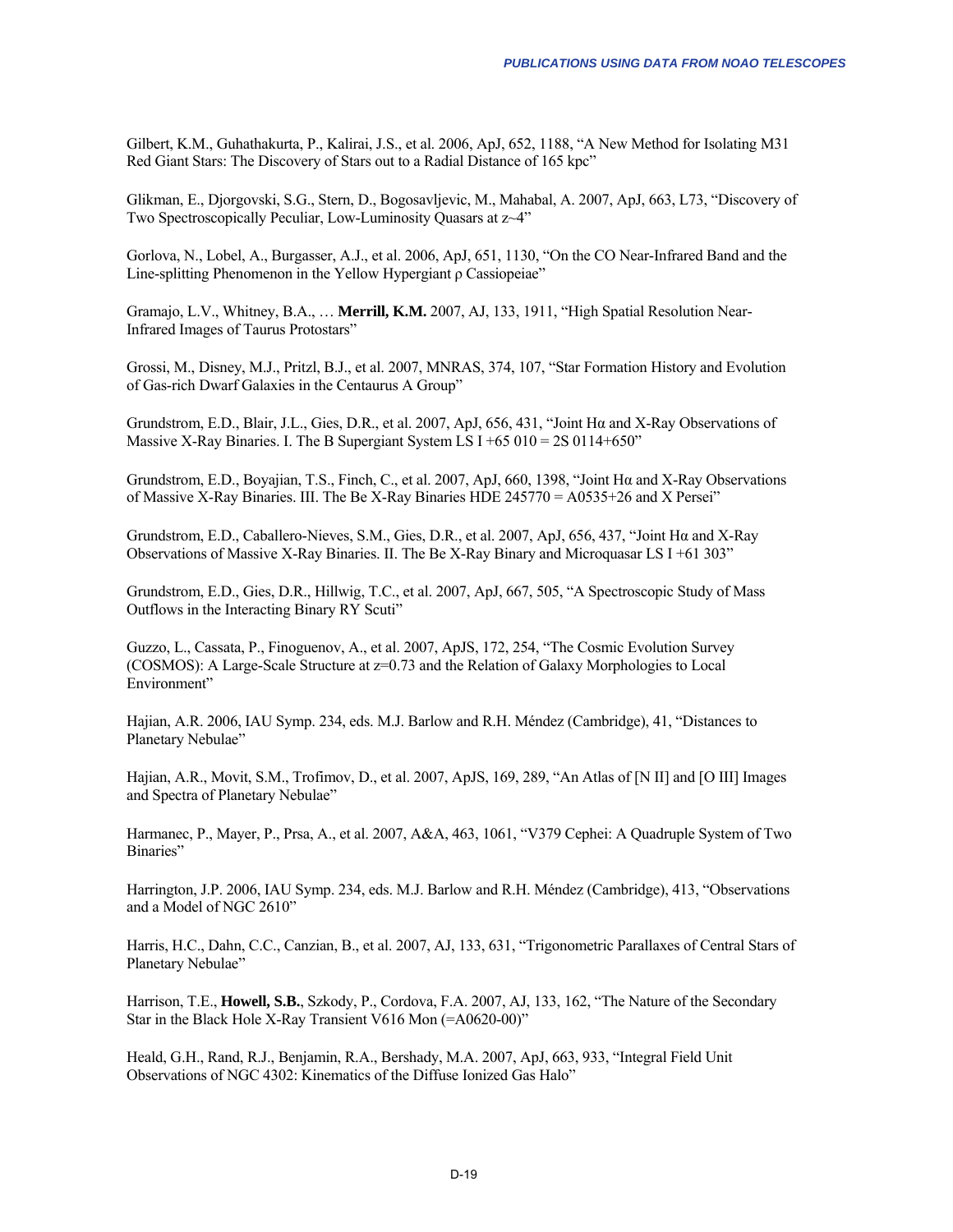Henney, W.J., O'dell, C.R., Zapata, L.A., et al. 2007, AJ, 133, 2192, "Large-Scale Flows from Orion South"

Henry, G.W., Fekel, F.C., Henry, S.M. 2007, AJ, 133, 1421, "Photometry and Spectroscopy of 11 γ Doradus Stars"

Hinz, J.L., Misselt, K., Rieke, M.J., et al. 2006, ApJ, 651, 874, "Extended Emission by Dust in the Dwarf Galaxy UGC 10445"

Horch, E.P., Franz, O.G., van Altena, W.F. 2006, AJ, 132, 2478, "Characterizing Binary Stars Below the Diffraction Limit with CCD-based Speckle Imaging"

Hrivnak, B.J., Kelly, D.M., Su, K.Y.L., Kwok, S., Sahai, R. 2006, ApJ, 650, 237, "A Study of H2 Emission in the Bipolar Proto-Planetary Nebula IRAS 17150-3224"

Hrivnak, B.J., Smith, N., Kate Y.L., et al. 2006, IAU Symp. 234, eds. M.J. Barlow and R.H. Méndez (Cambridge), 423, "Using H<sub>2</sub> Emission to Study the Fast Wind in Proto-Planetary Nebulae"

Huang, J.-S., Ashby, M., Barmby, P., et al. 2007, ApJ, 664, 840, "The Local Galaxy 8 μm Luminosity Function"

Hynes, R.I., Robinson, E.L., Pearson, K.J., et al. 2006, ApJ, 651, 401, "Further Evidence for Variable Synchrotron Emission in XTE J1118+480 in Outburst"

Imai, K., Matsuhara, H., Oyabu, S., et al. 2007, AJ, 133, 2418, "J- and Ks-Band Galaxy Counts and Color Distributions in the AKARI North Ecliptic Pole Field"

Jacobson, H.R., Friel, E.D., Pilachowski, C.A. 2007, AJ, 134, 1216, "Na, Al, and O Abundances of Open Clusters NGC 7142, NGC 6939, and IC 4756"

Jenkins, L.P., Hornschemeier, A.E., Mobasher, B., Alexander, D.M., Bauer, F.E. 2007, ApJ, 666, 846, "Uncovering the Near-IR Dwarf Galaxy Population of the Coma Cluster with Spitzer IRAC"

Johnson, C.I., Pilachowski, C.A. 2006, AJ, 132, 2346, "A Moderate Sample Size, Multielement Analysis of the Globular Cluster M12 (NGC 6218)"

Johnson, J.A., Herwig, F., Beers, T.C., Christlieb, N. 2007, ApJ, 658, 1203, "A Search for Nitrogen-enhanced Metal-poor Stars"

**Kafka, S.** 2007, ASP Conf. 240, eds. W.I. Hartkopf, E.F. Guinan, and P. Harmanec (Cambridge), 154, "Detecting Chromospheric Activity on the Secondary Star of Cataclysmic Variables"

**Kafka, S.,** Honeycutt, R.K. 2006, AJ, 132, 1517, "Spectroscopy of Active and Inactive M Dwarfs in Praesepe"

**Kafka, S.**, **Howell, S.B.**, Honeycutt, R.K., Robertson, J.W. 2007, AJ, 133, 1645, "A Photometric and Spectroscopic Study of the Cataclysmic Variable ST LMi During 2005-2006"

Kampczyk, P., Lilly, S.J., Carollo, C.M., et al. 2007, ApJS, 172, 329, "Simulating the Cosmos: The Fraction of Merging Galaxies at High Redshift"

Kartaltepe, J.S., Sanders, D.B., Scoville, N.Z., et al. 2007, ApJS, 172, 320, "Evolution of the Frequency of Luminous ( $>=$ L\*V) Close Galaxy Pairs at  $z$  < 1.2 in the COSMOS Field"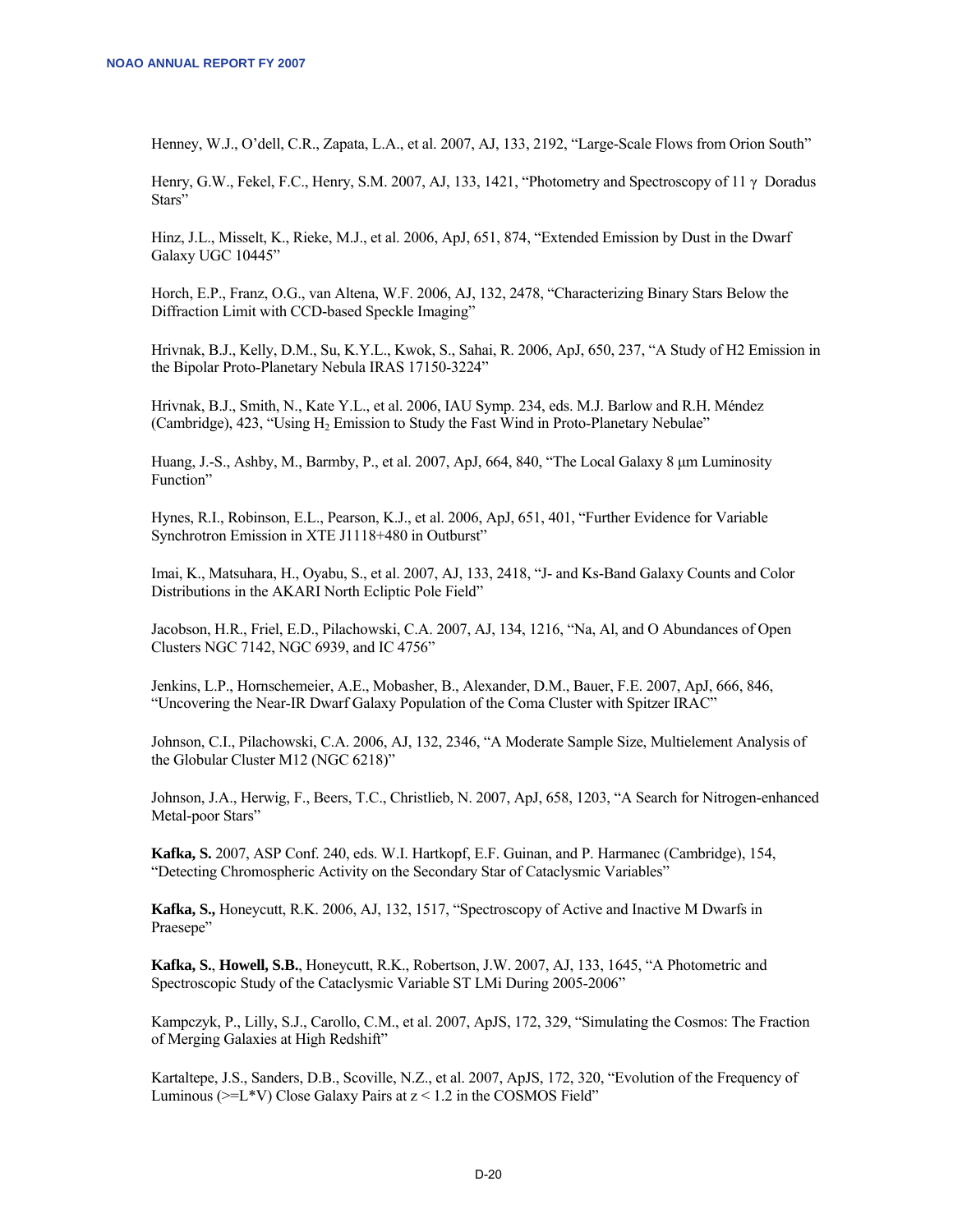Khosroshahi, H.G., Ponman, T.J., Jones, L.R. 2007, MNRAS, 377, 595, "Scaling Relations in Fossil Galaxy"

Kim, S.C., Lee, M.G., Geisler, D., et al. 2007, AJ, 134, 706, "Wide-Field Survey of Globular Clusters in M31. I. A Catalog of New Clusters"

Kim, S.C., Lee, M.G., Park, H.S., et al. 2007, Revista Mexicana de Astronomía y Astrofísica (Serie de Conferencias), 28, 104, "Spectroscopic Study of the Globular Clusters in M31"

Kim, S.C., Lee, M.G., Park, H.S., et al. 2007, ASP Conf. 362, eds. Y.W. Kang, et al. (ASP), 286, "Discovery of New Globular Clusters in the Andromeda Galaxy (M31)"

Kiminki, D.C., Kobulnicky, H.A., Kinemuchi, K., et al. 2007, ApJ, 664, 1102, "A Radial Velocity Survey of the Cyg OB2 Association"

**Kinman, T.D.**, Cacciari, C., Bragaglia, A., Buzzoni, A., Spagna, A. 2007, MNRAS, 375, 1381, "Kinematic Structure in the Galactic Halo at the North Galactic Pole: RR Lyrae and Blue Horizontal Branch Stars Show Different Kinematics"

Knight, M.M., Walsh, K.J., … **Samarasinha, N.H., et al.** 2007, Icarus, 187, 199, "Ground-based Visible and Near-IR Observations of Comet 9P/Tempel 1 During the Deep Impact Encounter"

Koekemoer, A.M., Aussel, H., Calzetti, D., et al. 2007, ApJS, 172, 196, "The COSMOS Survey: Hubble Space Telescope Advanced Camera for Surveys Observations and Data Processing"

Kovari, Z., Bartus, J., Strassmeier, K.G., et al. 2007, A&A, 463, 1071, "Doppler Iimaging of Stellar Surface Structure. XXIII. The Ellipsoidal K Giant Binary ζ Andromedae"

Kwitter, K.B., Henry, R.B.C. 2006, IAU Symp. 234, eds. M.J. Barlow and R.H. Méndez (Cambridge), 443, "Gallery of Planetary Nebula Spectra"

Landolt, A.U., Uomoto, A.K. 2007, AJ, 133, 768, "Optical Multicolor Photometry of Spectrophotometric Standard Stars"

Leauthaud, A., Massey, R., Kneib, J.-P., et al. 2007, ApJS, 172, 219, "Weak Gravitational Lensing with COSMOS: Galaxy Selection and Shape Measurements"

Lee, H.-T., Chen, W.P. 2007, ApJ, 657, 884, "Triggered Star Formation by Massive Stars"

Li, J.Z., Chu, Y.-H., Gruendl, R.A., Bally, J., Su, W. 2007, ApJ, 659, 1373, "Resolving the Nature of the Rosette HH 1 Jet Facing Strong UV Dissipation"

Lilly, S.J., Le Fèvre, O., … **Daddi, E.**, et al. 2007, ApJS, 172, 70, "zCOSMOS: A Large VLT/VIMOS Redshift Survey Covering  $0 \le z \le 3$  in the COSMOS Field"

Lin, Y.-T., Mohr, J.J. 2007, ApJS, 170, 71, "Radio Sources in Galaxy Clusters: Radial Distribution, and 1.4 GHz and K-band Bivariate Luminosity Function"

Lin, Y.-T., Mohr, J.J., Gonzalez, A.H., Stanford, S.A. 2006, ApJ, 650, L99, "Evolution of the K-Band Galaxy Cluster Luminosity Function and Scaling Relations"

Linsky, J.L., Gagne, M., Mytyk, A., McCaughrean, M., Andersen, M. 2007, ApJ, 654, 347, "Chandra Observations of the Eagle Nebula. I. Embedded Young Stellar Objects near the Pillars of Creation"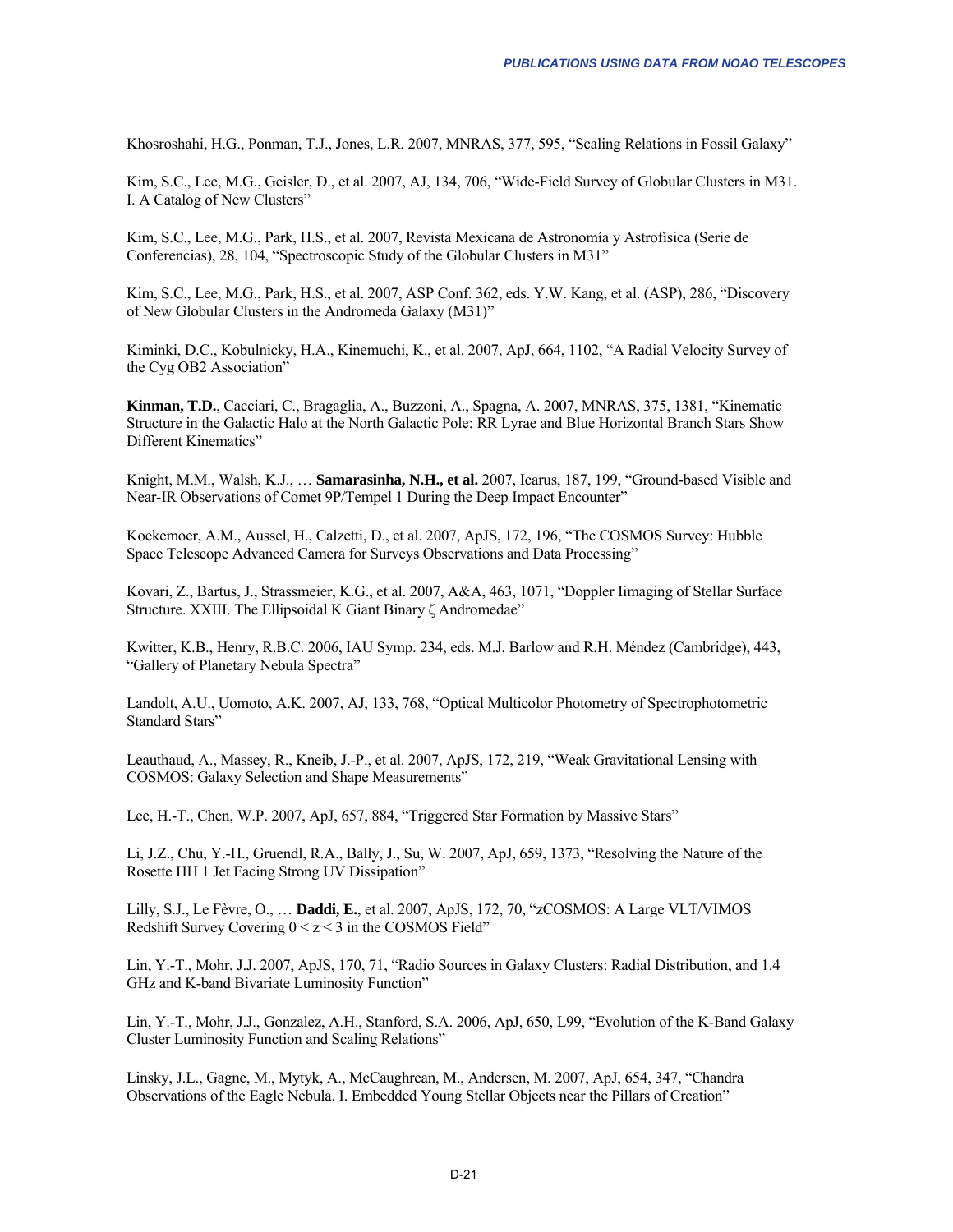Liu, C.T., Hooper, E.J., O'Neil, K., et al. 2007, ApJ, 658, 249, "G515, Revisited. I. Stellar Populations and Evidence of Nuclear Activity in A Luminous 'E+A' Galaxy"

Londish, D., Croom, S.M., Heidt, J., et al. 2007, MNRAS, 374, 556, "The 2QZ BL Lac Survey – II"

Lugger, P.M., Cohn, H.N., Heinke, C.O., Grindlay, J.E., Edmonds, P.D. 2007, ApJ, 657, 286, "Chandra X-Ray Sources in the Collapsed-Core Globular Cluster M30 (NGC 7099)"

Magliocchetti, M., Silva, L., Lapi, A., et al. 2007, MNRAS, 375, 1121, "A Highly Obscured and Strongly Clustered Galaxy Population Discovered with the Spitzer Space Telescope"

Margutti, R., Chincarini, G. 2007, The Multicolored Landscape of Compact Objects and their Explosive Origins, eds. L.A. Antonelli, et al. (American Institute of Physics), 135, "LGRB/SN Host Galaxies and the KISS Survey: HG031203 Case Study"

Marleau, F.R., Fadda, D., Appleton, P.N., et al. 2007, ApJ, 663, 218, "Spectroscopic Survey of 1.4 GHz and 24 μm Sources in the Spitzer First Look Survey with WIYN Hydra"

Massey, P., **Olsen, K.A.G**., … **Smith, R. C.**, et al. 2007, AJ, 133, 2393, "A Survey of Local Group Galaxies Currently Forming Stars. II. UBVRI Photometry of Stars in Seven Dwarfs and a Comparison of the Entire Sample"

Massey, R., Rhodes, J., Ellis, R., et al. 2007, Nature, 445, 286, "Dark Matter Maps Reveal Cosmic Scaffolding"

Massey, R., Rhodes, J., Leauthaud, A., et al. 2007, ApJS, 172, 239, "COSMOS: Three-dimensional Weak Lensing and the Growth of Structure"

Masters, K.L., Springob, C.M., Haynes, M.P., Giovanelli, R. 2006, ApJ, 653, 861, "SFI++ I: A New I-Band Tully-Fisher Template, the Cluster Peculiar Velocity Dispersion, and H<sub>0</sub>"

Mazzuca, L.M., Sarzi, M., Knapen, J.H., Veilleux, S., Swaters, R. 2006, ApJ, 649, L79, "Minor Merger Origin for the Circumnuclear Starburst in NGC 7742"

McCracken, H.J., Peacock, J.A., Guzzo, L., et al. 2007, ApJS, 172, 314, "The Angular Correlations of Galaxies in the COSMOS Field"

McGreer, I.D., Becker, R.H., Helfand, D.J., White, R.L. 2006, ApJ, 652, 157, "Discovery of a z = 6.1 Radio-Loud Quasar in the NOAO Deep Wide Field Survey"

McSwain, M.V., Boyajian, T.S., Grundstrom, E.D., Gies, D.R. 2007, ApJ, 655, 473, "A Spectroscopic Study of Field and Runaway OB Stars"

Meibom, S., Mathieu, R.D., Stassun, K.G. 2006, ApJ, 653, 621, "An Observational Study of Tidal Synchronization in Solar-Type Binary Stars in the Open Clusters M35 and M34"

Meibom, S., Mathieu, R.D., Stassun, K.G. 2007, ApJ, 665, L155, "The Effect of Binarity on Stellar Rotation: Beyond the Reach of Tides"

Meyer, D.M., Lauroesch, J.T., Heiles, C., Peek, J.E.G., Engelhorn, K. 2006, ApJ, 650, L67, "A Cold Nearby Cloud inside the Local Bubble"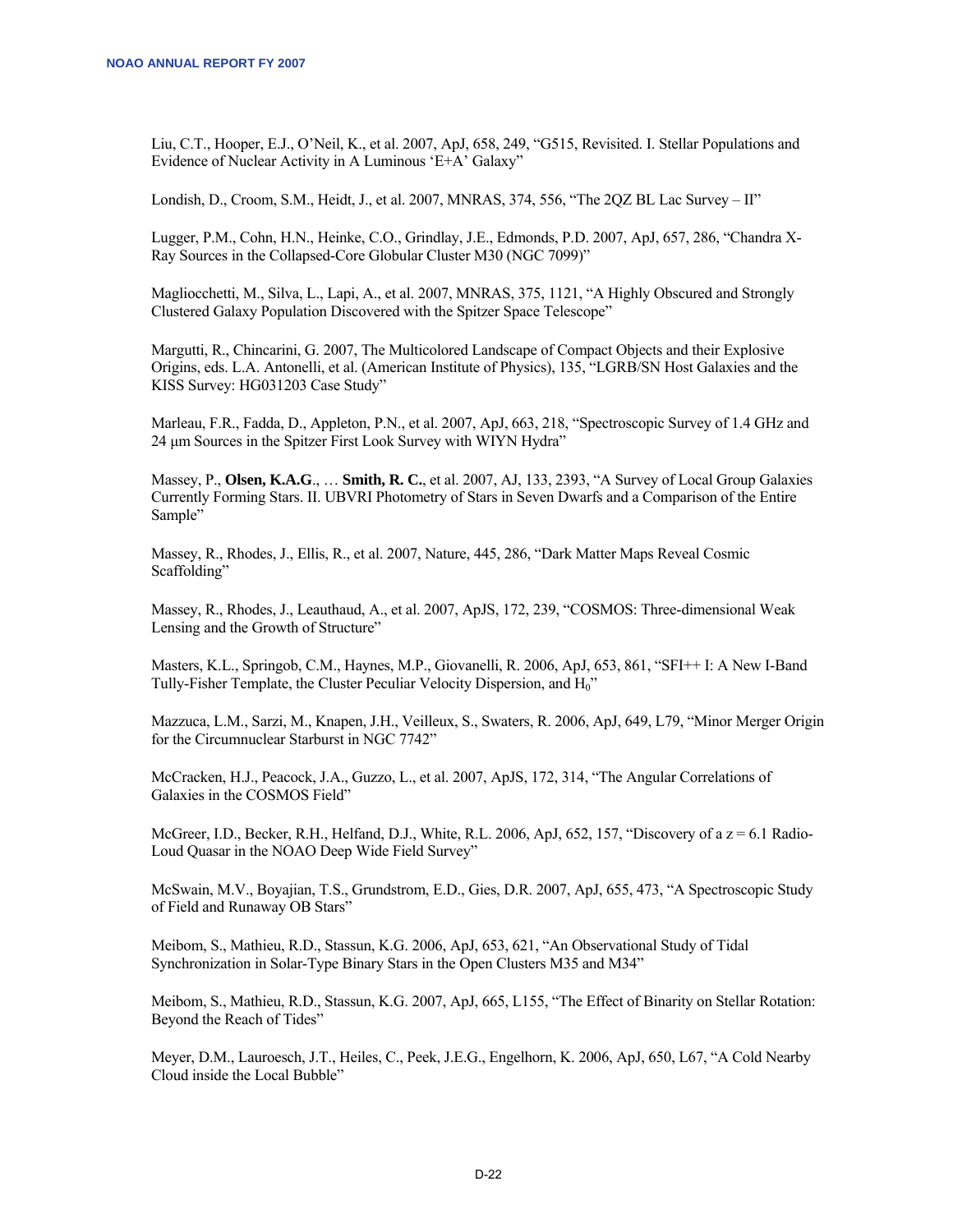Miknaitis, G., … **Rest, A.**, … **Smith, R.C.**, … **Suntzeff, N.B.**, … **Matheson, T.**, et al. 2007, ApJ, 666, 674, "The ESSENCE Supernova Survey: Survey Optimization, Observations, and Supernova Photometry"

Miller, B., Budaj, J., Richards, M., Koubský, P., Peters, G.J. 2007, ApJ, 656, 1075, "Revealing the Nature of Algol Disks through Optical and UV Spectroscopy, Synthetic Spectra, and Tomography of TT Hydrae"

Mobasher, B., Capak, P., … **Mould, J.**, et al. 2007, ApJS, 172, 117, "Photometric Redshifts of Galaxies in COSMOS"

Moss, C. 2006, MNRAS, 373, 167, "Enhanced Mergers of Galaxies in Low-redshift Clusters"

Movsessian, T.A., Magakian, T.Y., Bally, J., et al. 2007, A&A, 470, 605, "Herbig-Haro Jets in 3D: the HL/XZ Tauri Region"

Mukadam, A.S., Gänsicke, B.T., … **Howell, S.B.**, et al. 2007, ApJ, 667, 433, "Discovery of Two New Accreting Pulsating White Dwarf Stars"

Muñoz, R.R., Carlin, J.L., Frinchaboy, P.M., et al. 2006, ApJ, 650, L51, "Exploring Halo Substructure with Giant Stars: The Dynamics and Metallicity of the Dwarf Spheroidal in Boötes"

Muzzin, A., Yee, H.K.C., Hall, P.B., Ellingson, E., Lin, H. 2007, ApJ, 659, 1106, "Near-Infrared Properties of Moderate-Redshift Galaxy Clusters: Luminosity Functions and Density Profiles"

Muzzin, A., Yee, H.K.C., Hall, P.B., Lin, H. 2007, ApJ, 663, 150, "Near-Infrared Properties of Moderate-Redshift Galaxy Clusters. II. Halo Occupation Number, Mass-to-Light Ratios, and  $\Omega_m$ "

Nestor, D.B., Turnshek, D.A., Rao, S.M., Quider, A.M. 2007, ApJ, 658, 185, "The Environments of Ultrastrong Mg II Absorbers"

Noordermeer, E., van der Hulst, J.M., Sancisi, R., Swaters, R.S., van Albada, T.S. 2007, MNRAS, 376, 1513, "The Mass Distribution in Early-type Disc Galaxies: Declining Rotation Curves and Correlations with Optical Properties"

Nordhagen, S., Herbst, W., Rhode, K.L., Williams, E.C. 2006, AJ, 132, 1555, "The Variability and Rotation of Pre-Main-Sequence Stars in IC 348: Does Intracluster Environment Influence Stellar Rotation?"

Ohta, K., Aoki, K., Kawaguchi, T., Kiuchi, G. 2007, ApJS, 169, 1, "A Bar Fuels a Supermassive Black Hole?: Host Galaxies of Narrow-Line Seyfert 1 Galaxies"

Padovani, P., Giommi, P., Landt, H., Perlman, E.S. 2007, ApJ, 662, 182, "The Deep X-Ray Radio Blazar Survey. III. Radio Number Counts, Evolutionary Properties, and Luminosity Function of Blazars"

Pandey, S.B., Castro-Tirado, A.J., McBreen, S., et al. 2006, A&A, 460, 415, "Multi-wavelength Afterglow Observations of the High Redshift GRB 050730"

Pannuti, T.G., Schlegel, E.M., Lacey, C.K. 2007, AJ, 133, 1361, "A Search for Chandra-detected X-Ray Counterparts to Optically Identified and Candidate Radio Supernova Remnants in Five Nearby Face-on Spiral Galaxies"

Piranomonte, S., Perri, M., Giommi, P., Landt, H., Padovani, P. 2007, A&A, 470, 787, "The Sedentary Survey of Extreme High-energy Peaked BL Lacs. III. Results from Optical Spectroscopy"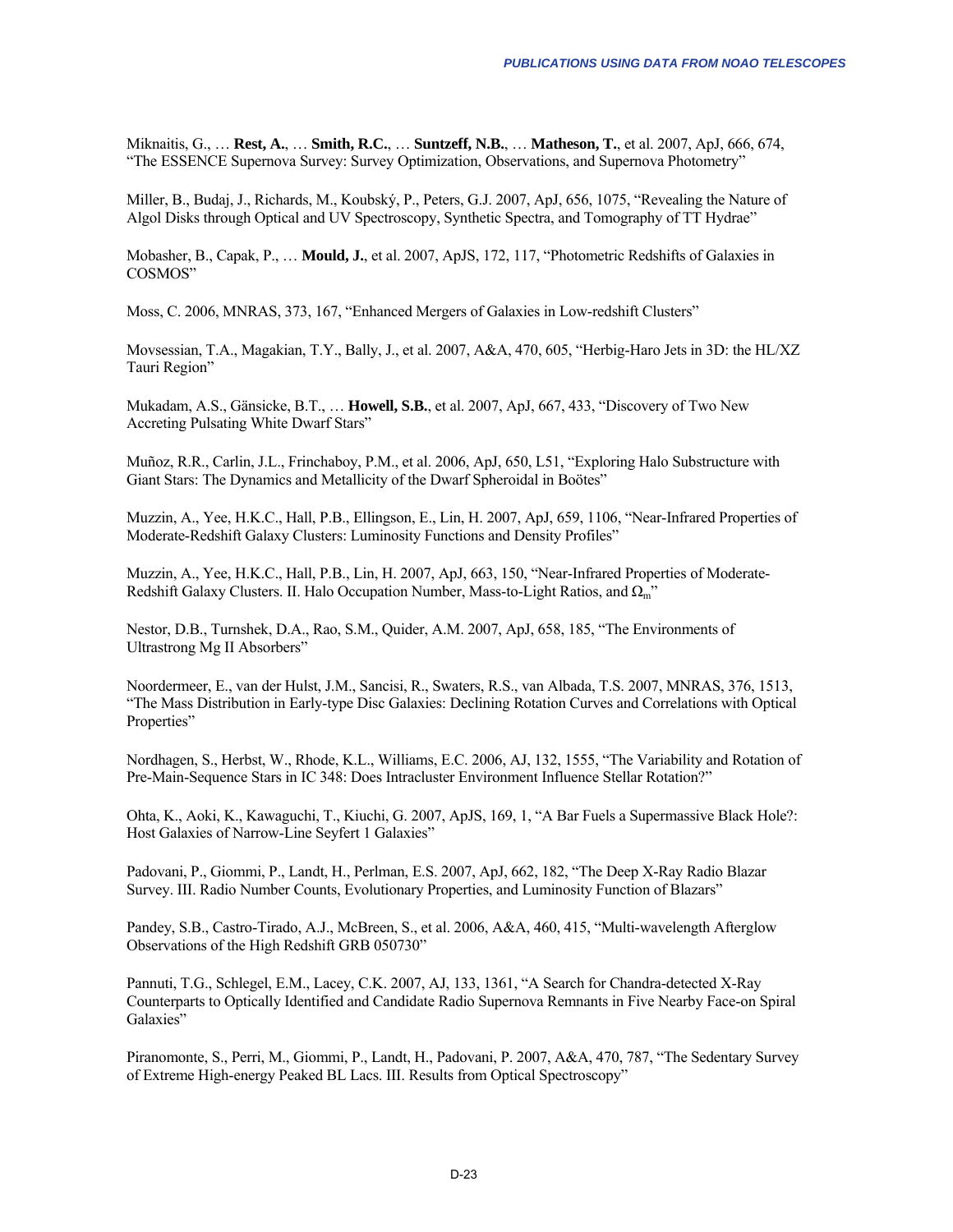Raiteri, C.M., Villata, M., Kadler, M., et al. 2006, A&A, 459, 731, "Multifrequency Variability of the Blazar AO 0235+164. The WEBT Campaign in 2004-2005 and Long-term SED Analysis"

Ravindranath, S., … **Lotz, J.**, **Dickinson, M.**, et al. 2006, ApJ, 652, 963, "The Morphological Diversities among Star-forming Galaxies at High Redshifts in the Great Observatories Origins Deep Survey"

**Reddy, N.A.,** Steidel, C.C., Erb, D.K., Shapley, A.E., Pettini, M. 2006, ApJ, 653, 1004, "A Spectroscopic Survey of Redshift 1.4<~z<~3.0 Galaxies in the GOODS-North Field: Survey Description, Catalogs, and Properties"

Reid, I.N., Cruz, K.L., Allen, P.R. 2007, AJ, 133, 2825, "Meeting the Cool Neighbors. XI. Beyond the NLTT Catalog"

Rhodes, J.D., Massey, R.J., Albert, J., et al. 2007, ApJS, 172, 203, "The Stability of the Point-Spread Function of the Advanced Camera for Surveys on the Hubble Space Telescope and Implications for Weak Gravitational Lensing"

Rines, K., Finn, R., Vikhlinin, A. 2007, ApJ, 665, L9, "An Extremely Massive Dry Galaxy Merger in a Moderate Redshift Cluster"

Robin, A.C., Rich, R.M., Aussel, H., et al. 2007, ApJS, 172, 545, "The Stellar Content of the COSMOS Field as Derived from Morphological and SED-based Star/Galaxy Separation"

Robinson, S.E., Ammons, S.M., Kretke, K.A., et al. 2007, ApJS, 169, 430, "The N2K Consortium. VII. Atmospheric Parameters of 1907 Metal-rich Stars: Finding Planet-Search Targets"

Rodighiero, G., Gruppioni, C., Civano, F., et al. 2007, MNRAS, 376, 416, "Hidden Activity in High-redshift Spheroidal Galaxies from Mid-infrared and X-ray Observations in the GOODS-North Field"

Rodighiero, G., Lari, C., Pozzi, F., et al. 2006, MNRAS, 371, 1891, "Counting Individual Galaxies from Deep 24-μm Spitzer Surveys"

Sanders, D.B., Salvato, M., … **Daddi, E.**, et al. 2007, ApJS, 172, 86, "S-COSMOS: The Spitzer Legacy Survey of the Hubble Space Telescope ACS 2 deg<sup>2</sup> COSMOS Field I: Survey Strategy and First Analysis"

Sarajedini, A., Mancone, C.L. 2007, AJ, 134, 447, "A Catalog of Star Cluster Candidates in M33"

Sargent, M.T., Carollo, C.M., Lilly, S.J., et al. 2007, ApJS, 172, 434, "The Evolution of the Number Density of Large Disk Galaxies in COSMOS"

Scarlata, C., Carollo, C.M., … **Daddi, E.**, et al. 2007, ApJS, 172, 494, "The Redshift Evolution of Early-Type Galaxies in COSMOS: Do Massive Early-Type Galaxies Form by Dry Mergers?"

Scarlata, C., Carollo, C.M., Lilly, S. et al. 2007, ApJS, 172, 406, "COSMOS Morphological Classification with the Zurich Estimator of Structural Types (ZEST) and the Evolution Since  $z = 1$  of the Luminosity Function of Early, Disk, and Irregular Galaxies"

Schiavon, R.P. 2007, ApJS, 171, 146, "Population Synthesis in the Blue. IV. Accurate Model Predictions for Lick Indices and UBV Colors in Single Stellar Populations"

Schmidt, M.R., Mikolajewska, J., Zacs, L., **Hinkle, K.H.** 2007, Baltic Astro., 16, 14, "Chemical Composition and Spectroscopic Variability of CH CYG"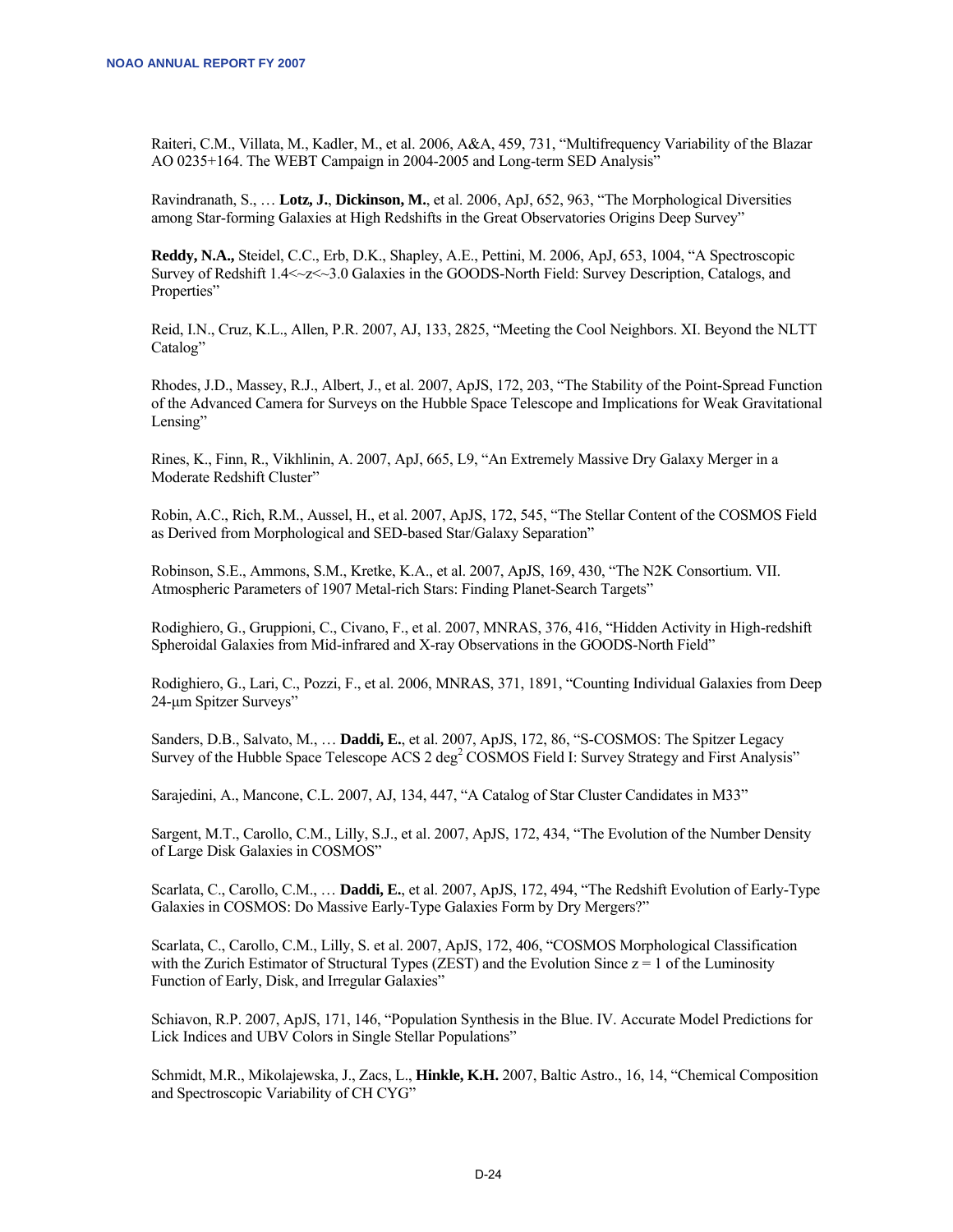Scoville, N., Aussel, H., Benson, A., et al. 2007, ApJS, 172, 150, "Large Structures and Galaxy Evolution in COSMOS at  $z < 1.1$ "

Scoville, N., Aussel, H., Brusa, M., et al. 2007, ApJS, 172, 1, "The Cosmic Evolution Survey (COSMOS): Overview"

Shara, M.M., Martin, C.D., Seibert, M., et al. 2007, Nature, 446, 159, "An Ancient Nova Shell around the Dwarf Nova Z Camelopardalis"

Sharpee, B., Zhang, Y., Williams, R., et al. 2007, ApJ, 659, 1265, "s-Process Abundances in Planetary Nebulae"

Shporer, A., Hartman, J., Mazeh, T., Pietsch, W. 2007, A&A, 462, 1091, "Photometric Analysis of the Optical Counterpart of the Black Hole HMXB M 33 X-7"

Smolčić, V., Schinnerer, E., Finoguenov, A., et al. 2007, ApJS, 172, 295, "A Wide-Angle Tail Radio Galaxy in the COSMOS Field: Evidence for Cluster Formation"

Sohn, S.T., Majewski, S.R., Muñoz, R.R., et al. 2007, ApJ, 663, 960, "Exploring Halo Substructure with Giant Stars. X. Extended Dark Matter or Tidal Disruption?: The Case for the Leo I Dwarf Spheroidal Galaxy"

Sonnentrucker, P., Welty, D.E., Thorburn, J.A., York, D.G. 2007, ApJS, 168, 58, "Abundances and Behavior of 12CO, 13CO, and C2 in Translucent Sight Lines"

Spekkens, K., Giovanelli, R. 2006, AJ, 132, 1426, "The Structure of Rapidly Rotating Late-Type Spiral Galaxies. I. Photometry, H I, and Optical Kinematics"

Stassun, K.G., Mathieu, R.D., Valenti, J.A. 2007, ApJ, 664, 1154, "A Surprising Reversal of Temperatures in the Brown Dwarf Eclipsing Binary 2MASS J05352184-0546085"

Stassun, K.G., van den Berg, M., Feigelson, E., Flaccomio, E. 2006, ApJ, 649, 914, "A Simultaneous Optical and X-Ray Variability Study of the Orion Nebula Cluster. I. Incidence of Time-correlated X-Ray/Optical Variations"

Stello, D., Bruntt, H., Kjeldsen, H., et al. 2007, MNRAS, 377, 584, "Multisite Campaign on the Open Cluster M67 - II. Evidence for Solar-like Oscillations in Red Giant Stars"

Stello, D., Arentoft, T., Bedding, T.R., et al. 2006, MNRAS, 373, 1141, "Multisite Campaign on the Open Cluster M67 - I. Observations and Photometric Reductions"

Stern, D., … **Dey, A.**, … **Jannuzi, B.T.**, et al. 2007, ApJ, 663, 677, "Mid-Infrared Selection of Brown Dwarfs and High-Redshift Quasars"

Sullivan, I., … **Dey, A.**, **Dickinson, M.,** et al. 2007, ApJ, 657, 37, "Clustering of the IR Background Light with Spitzer: Contribution from Resolved Sources"

Treuthardt, P., Buta, R. 2007, IAU Symp. 235, eds. F. Combes and J. Palous (Cambridge), 145, "The Kinematically Measured Pattern Speeds of NGC 2523 and NGC 4245"

Treuthardt, P., Buta, R., Salo, H., Laurikainen, E. 2007, AJ, 134, 1195, "The Kinematically Measured Pattern Speeds of NGC 2523 and NGC 4245"